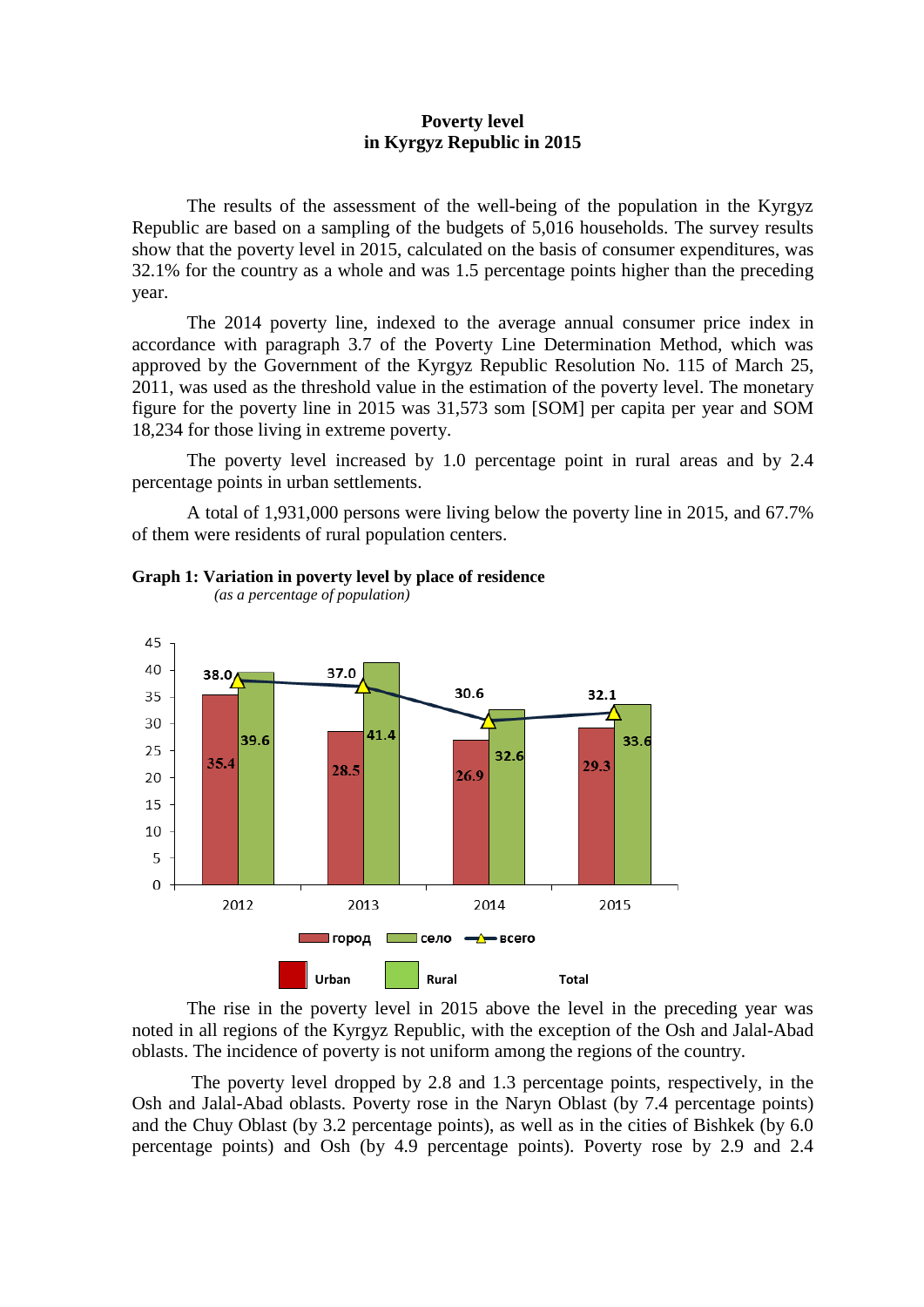percentage points, respectively, in the Issyk-Kul and Talas oblasts, whereas it increased by 0.5 percentage point in the Batken Oblast.

| (as a percentage of population) |      |             |      |      |
|---------------------------------|------|-------------|------|------|
|                                 | 2012 | 2013        | 2014 | 2015 |
| <b>Kyrgyz Republic</b>          | 38.0 | <b>37.0</b> | 30.6 | 32.1 |
| <b>Batken Oblast</b>            | 34.2 | 53.9        | 40.7 | 41.2 |
| Jalal-Abad Oblast               | 55.7 | 46.4        | 46.4 | 45.1 |
| Issyk-Kul Oblast                | 28.1 | 39.5        | 26.0 | 28.9 |
| Naryn Oblast                    | 39.9 | 43.8        | 30.6 | 38.0 |
| Osh Oblast <sup>1</sup>         | 51.4 | 43.4        | 31.7 | 28.9 |
| <b>Talas Oblast</b>             | 39.6 | 23.1        | 19.0 | 21.5 |
| Chuy Oblast                     | 16.6 | 23.6        | 21.6 | 24.8 |
| City of Bishkek                 | 21.4 | 20.4        | 17.6 | 23.5 |
| City of Osh                     | -    | 40.9        | 33.4 | 38.3 |

## **Table 1: Poverty level by territory**

 $\frac{1}{1}$  The 2012 figure includes the city of Osh

The level of extreme poverty in 2015 was 1.2% and remained at the level of the preceding year. Some 75,000 persons were living below the level of extreme poverty in 2015, and 70.5% of them were residents of rural population centers. The level of extreme poverty dropped by 0.3 percentage point in urban settlements and rose by 0.3 percentage point in rural areas.





The depth of poverty, which characterizes how far below the poverty line poor people are, was 5.9% in 2015 and was 1.6 percentage points greater than in the preceding year; the intensity of poverty rose by 0.2 percentage point and was 1.6%.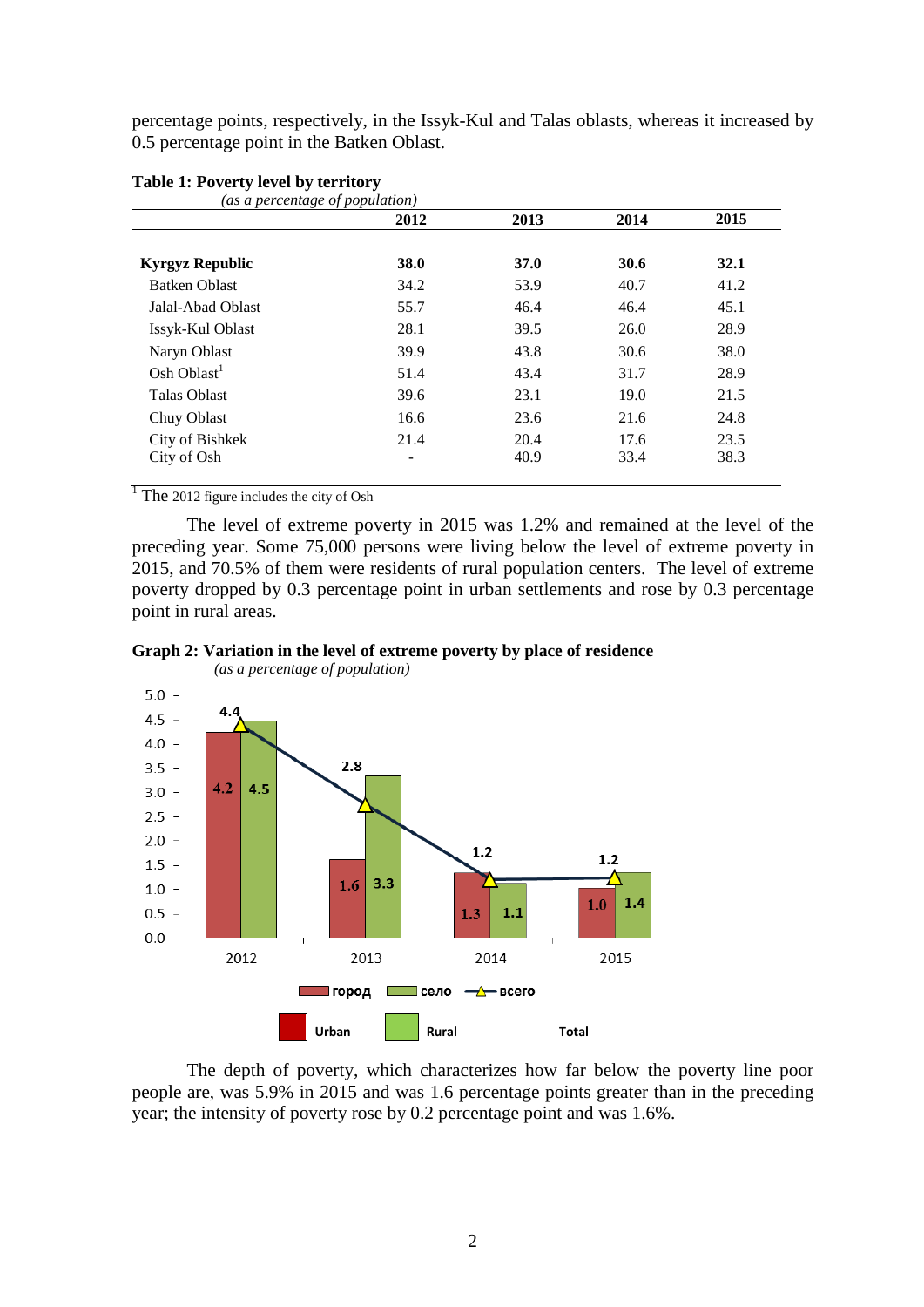The overall shortfall in funds among people living below the poverty line in 2015 was SOM 11,232,200,000, which was SOM 1,799,100,000 greater than the figure for the preceding year.

The value of consumption, which is directly dependent on personal income, is used to calculate the poverty level. Disposable per capita income in 2015 was at the level of SOM 4,074.5 per month and had risen above that of the preceding year by 3.0%, which, in absolute terms, was SOM 117.0, but in real value had dropped by 0.9%. The growth in disposable average per capital personal income was due, primarily, to a 9.8% increase in income from wages, a 5.1% increase in income from self-employment, and a 7.0% increase in social transfers. At the same time, a 20.6% decline was noted in income from sales of items produced on personal subsidiary plots.

The primary sources of personal income were from labor, which accounted for 65.0% of disposable income; social transfers, which accounted for 16.2%, and the sales of farm products grown or raised on personal subsidiary plots, which accounted for 14.0%.

In the structure of average per capita disposable income, wages accounted for 40.1%, and self-employment, 16.9%. It should be noted that 5.7% of income came from labor performed outside of the Kyrgyz Republic. Labor migration, as in the past, is, to a greater extent, typical of the populations of Batken, Jalal-Abad, and Osh oblasts and the city of Osh, where income from labor done outside the country accounts for 18.7%, 11.6%, 10.3%, and 4.6%, respectively, of total income.

| (as a percentage)      |              |                                                              | <b>Social</b> |                                         |              |
|------------------------|--------------|--------------------------------------------------------------|---------------|-----------------------------------------|--------------|
|                        |              | Labor                                                        |               | Income                                  | <b>Other</b> |
|                        | <b>Total</b> | <b>Performed</b><br>outside the<br>Kyrgyz<br><b>Republic</b> | transfers     | from<br>personal<br>subsidiary<br>plots | income       |
| <b>Kyrgyz Republic</b> | 65.0         | 5.7                                                          | 16.2          | 14.0                                    | 4.8          |
| <b>Batken Oblast</b>   | 66.8         | 18.7                                                         | 16.4          | 14.6                                    | 2.2          |
| Jalal-Abad Oblast      | 66.8         | 11.6                                                         | 16.0          | 14.3                                    | 2.9          |
| Issyk-Kul Oblast       | 45.1         | 0.6                                                          | 17.3          | 29.8                                    | 7.7          |
| Naryn Oblast           | 36.6         | 0.0                                                          | 32.4          | 26.5                                    | 4.6          |
| Osh Oblast             | 62.6         | 10.3                                                         | 16.1          | 15.5                                    | 5.8          |
| Talas Oblast           | 39.0         | 0.0                                                          | 14.1          | 42.7                                    | 4.2          |
| Chuy Oblast            | 64.6         | 0.2                                                          | 16.4          | 15.4                                    | 3.7          |
| City of Bishkek        | 81.6         | 0.0                                                          | 13.7          | 0.0                                     | 4.8          |
| City of Osh            | 74.5         | 4.6                                                          | 14.9          | 0.3                                     | 10.3         |

## **Table 2: Structure of disposable personal income by territory** (*as a percentage)*

The external influence on the material well-being of the populace of the southern regions is apparent. Calculations show that, if the income of labor migrants is excluded from the value of consumption, the poverty level on average across the republic rises to 38.4% from 32.1%. Poverty rises to 55.8% from 45.1% in Jalal-Abad Oblast, to 56.4% from 41.2% in Batken Oblast, to 41.8% from 28.9% in Osh Oblast and to 43.6% from 38.3% in the city of Osh; it remains virtually unchanged, however, in the other regions. The income of labor migrants has a considerable effect on extreme poverty, and when it is excluded, the level of extreme poverty rises to 7.1% from 1.2%.